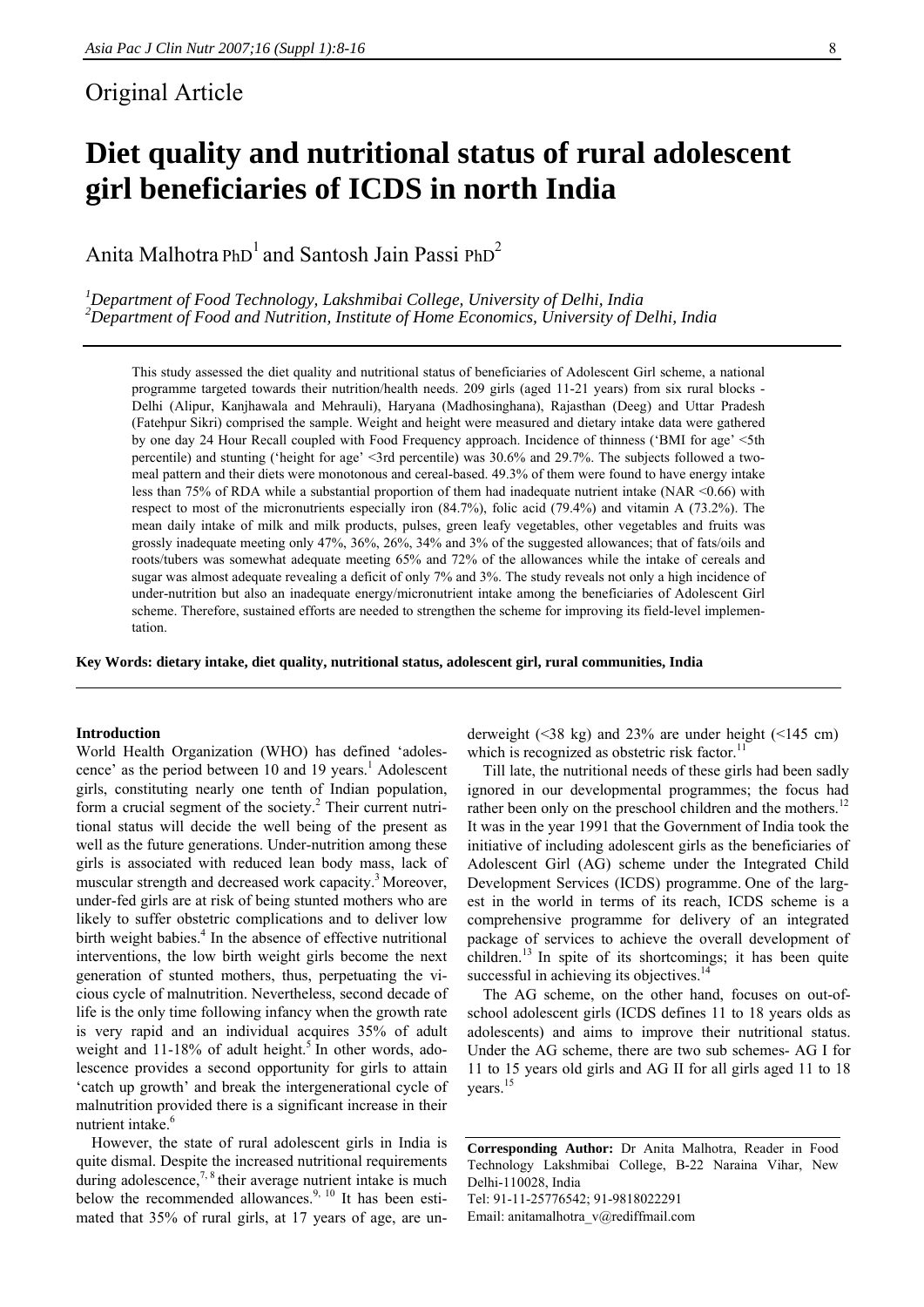This scheme has now been revised as '*Kishori Shakti Yojna'* and expanded to two thousand blocks covering 1.3 million girls. The revised scheme provides the states, union territories and districts an option to either continue with the earlier AG scheme or develop their own plan of action to meet their area-specific needs.16 The present study was undertaken in blocks where AG scheme was in implementation.

While ICDS scheme and its impact on child beneficiaries have been studied extensively,  $17-19$  the studies on AG scheme  $20-21$  are limited and there is paucity of data on the nutritional status of its beneficiaries. Therefore, this investigation was undertaken to assess the diet quality and nutritional status of adolescent girl beneficiaries of AG scheme.

#### **Materials and methods**

This cross-sectional study was carried out in the capital of India (Delhi) and its neighbouring states (Rajasthan, Uttar Pradesh and Haryana) where the scheme had been in operation before 1995-96. From Delhi, all the three blocks namely, *Alipur*, *Kanjhawala* and *Mehrauli* where the scheme had been in implementation were included in the study. In case of other states, one block per state i.e. *Deeg*  (Rajasthan); *Fatehpur Sikri* (Uttar Pradesh) and *Madhosinghana* (Haryana) were selected. The study area, thus, covered six blocks in four states.

#### *Sampling*

Purposive sampling was used to identify the blocks; the criteria of selection being the existence of AG scheme for at least five years at the time of data collection and the convenience of visiting the area. On the other hand, random sampling techniques were employed to select the beneficiaries from the identified blocks. Using random sampling, two circle areas per block were selected from which nine *Anganwadi Centre*s (the focal point for delivery of ICDS services) were identified. From each of the identified *Anganwadi Centre*s, 2 or 3 beneficiaries of AG I were selected and in case of AG II, 16 to 20 girls per block were included in the study giving preference to the target beneficiaries (out-of-school adolescent girls belonging to low socio-economic group). The sample comprised of 209 adolescent girl beneficiaries of whom 147 were from AG I and 62 from AG II (while AG I was operational all the six blocks under study, AG II was operating only in *Alipur*, *Kanjhawala, Fatehpur Sikri* and *Madhosinghana*.

Prior to data collection, necessary permission was sought from the Department of Social Welfare in the respective states and the informed oral consent of adolescent girl respondents as well as that of their parents was obtained and their anonymity has been preserved.

#### *Assessment of dietary intake and diet quality*

The data on dietary intake of the subjects were gathered by one day 24 Hour Recall; Food Frequency Questionnaire was employed for validating the dietary data. Mean daily intake of the subjects was computed and compared with the suggested amounts of various food groups in a balanced diet for Indian girls aged 13 to 15 years.<sup>22</sup> The nutrient intake was calculated using the computerized

programme based on food composition tables. Thereafter, mean nutrient intake was assessed and compared with the recommended dietary allowances (RDA) for the respective age groups (10-12 years, 13-15 years, 16-18 years and above 18 years). $^{23}$ 

In order to assess the diet quality, the adequacy of nutrient intake by each subject was computed in terms of Nutrient Adequacy Ratio (NAR) using

> $NAR =$  Subject's nutrient intake of a day RDA of the respective nutrient

Thereafter, the subjects were categorized as those having an adequate ( $\geq$ 1.00), fairly adequate (0.66– $\leq$ 1.00) or inadequate (<0.66) NAR for various nutrients. Since NAR is not a good indicator for assessing the adequacy or inadequacy of energy intake therefore, energy intake data were expressed as percent of RDA for the particular age group. In the present study, 25% below the RDA has been employed as the cut-off for estimating energy inadequacy while 25% above the RDA has been used to identify subjects with excess energy intake. $24$ 

#### *Weight/height measurement and BMI*

Height (to the nearest 0.1 cm) and weight (to the nearest 0.5 kg) were measured using Libra scale and the anthropometric rod. Body Mass Index (BMI) was subsequently computed by dividing the weight in kilograms by the square of height in metres  $(kg/m<sup>2</sup>)$ . Mean weight, height and BMI were calculated for different age categories. The anthropometric nutritional status was assessed by 'BMI for age' and 'height for age' as per National Centre for Health Statistics (NCHS)/WHO standards. The subjects with 'BMI for age' less than  $5<sup>th</sup>$  percentile were categorized as thin and those with 'BMI for age'  $\geq 85$ <sup>th</sup> percentile were considered to be at risk of being overweight while subjects having 'BMI for age' between  $5<sup>th</sup>$  and  $85<sup>th</sup>$ percentile were categorized as normal. The subjects with 'height for age' less than  $3<sup>rd</sup>$  percentiles were considered to be stunted. $\frac{3}{2}$ 

#### *Statistical analysis*

The data were analysed using Statistical Package of Social Sciences (SPSS, version 9). Statistical measures such as frequency, percentage, mean, range, standard deviation and t test were employed to describe and analyse the data.

#### **Results**

#### *Profile of the subjects*

Mean age of the subjects was 13.6 years (ranging from 11 to 21 years); the proportion of adolescent beneficiaries (11-18 years) being 95.2%. Younger beneficiaries (11-15 years) constituted 78.5% while 16-18 year old formed 16.7 % of the sample; only 4.8% were aged above 18 years. Of them, 19% were illiterate and 29% school dropout; only four were married but none had attained motherhood. They were predominantly Hindu (97%) and nearly 60% of them belonged to the scheduled castes, scheduled tribes or other backward classes. 55% reportedly had their family income less than 2000 Rupees per month (45 Rupees  $= 1$  US Dollar) and thus belonged to low socio-economic group as per income categorization.<sup>25</sup>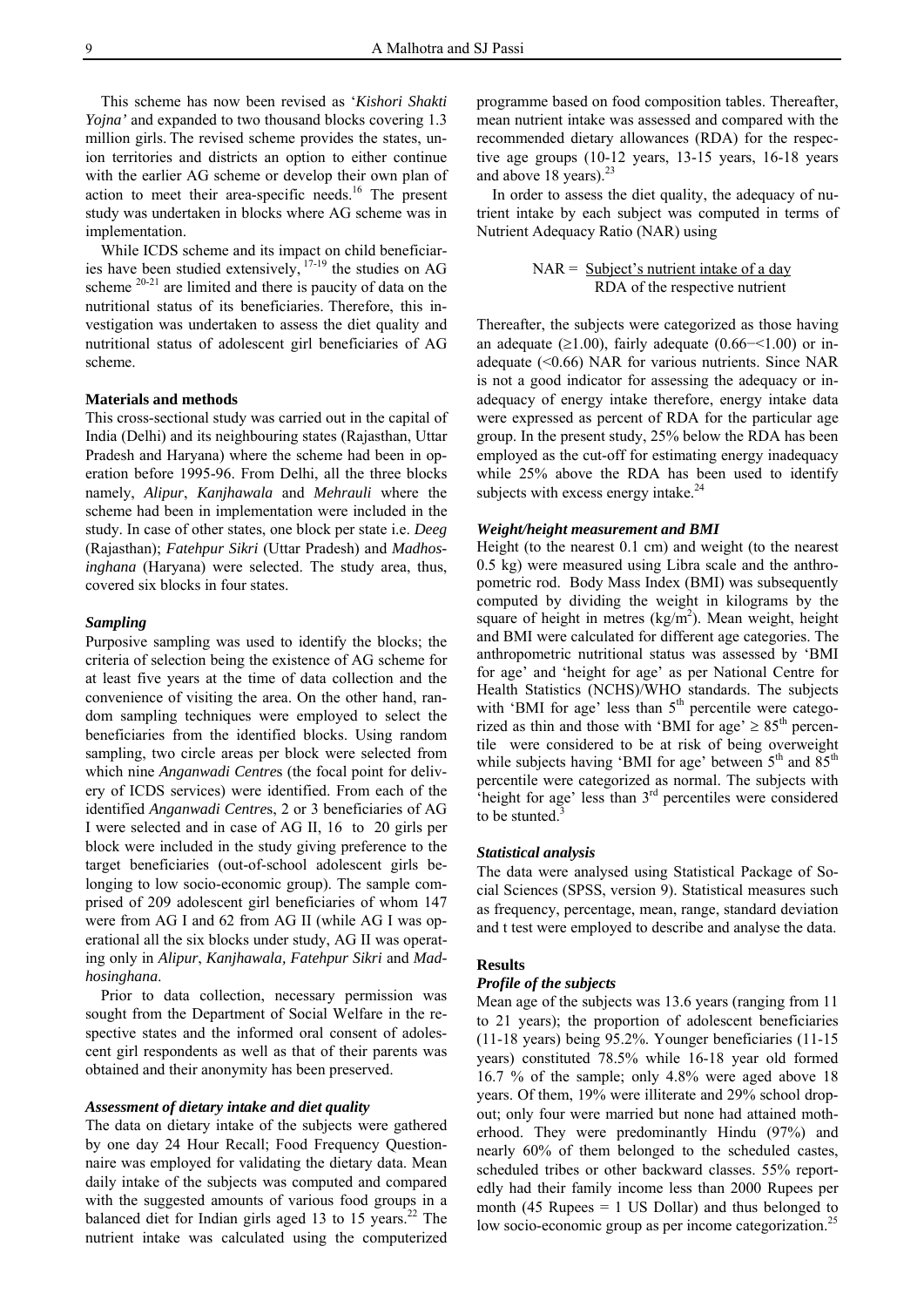| Characteristics      | No. | $\frac{0}{0}$ | Characteristics         | No. | $\frac{0}{0}$ |
|----------------------|-----|---------------|-------------------------|-----|---------------|
| Age (in years)       |     |               | Religion                |     |               |
| $11 - 12$            | 88  | 42.1          | Hindu                   | 203 | 97.1          |
| $13 - 15$            | 76  | 36.4          | Muslim                  | 6   | 2.9           |
| $16-18$              | 35  | 16.7          | Caste                   |     |               |
| >18                  | 10  | 4.8           | SC/ST                   | 71  | 34.0          |
| Schooling status     |     |               | <b>OBC</b>              | 54  | 25.8          |
| Never gone to school | 39  | 18.7          | Others                  | 84  | 40.2          |
| School drop-out      | 60  | 28.7          | Family income (Rupees†) |     |               |
| School going         | 110 | 52.6          | < 1000                  | 59  | 28.2          |
| Last class passed    |     |               | $1001 - \leq 2000$      | 55  | 26.3          |
| None                 | 39  | 18.7          | $2001 - 54000$          | 54  | 25.8          |
| $I - V$              | 62  | 29.7          | >4000                   | 41  | 19.7          |
| $VI - VIII$          | 66  | 31.5          | Family occupation       |     |               |
| $X - XII$            | 39  | 18.7          | Agriculture             | 34  | 16.3          |
| $>$ XII              | 3   | 1.4           | Labour                  | 79  | 37.8          |
| Marital status       |     |               | Service                 | 59  | 28.2          |
| Unmarried            | 205 | 98.1          | <b>Business</b>         | 17  | 8.1           |
| Married              | 4   | 1.9           | Others                  | 20  | 9.6           |

**Table 1.** Socio-economic and demographic profile of the subjects (N=209)

† 45 Rupees = 1US Dollars

Nearly half (54%) of the subjects were from the families engaged in agriculture, agricultural labour or nonagricultural labour (Table 1).

#### *Food intake*

Data indicate that most of the subjects followed a twomeal pattern; their diets were vegetarian, cereal based and monotonous. The mean daily intake of cereals, pulses, milk and milk products, sugar and fats/oils was 250 g, 22 g, 234 g, 20 g and 16 g while that of roots/tubers, green leafy vegetables, other vegetables and fruits was 72g, 26g, 34g and 3g respectively (Fig 1). Data reveal that the mean daily intake of milk and milk products, pulses, green leafy vegetables, other vegetables and fruits was grossly inadequate meeting only 47%, 36%, 26%, 34% and 3% of the suggested amounts; that of fats/oils and roots/tubers was somewhat adequate meeting 65% and 72% of the allowances while the intake of cereals and sugar was almost adequate revealing a deficit of only 7% and 3%.



**Figure 1. Mean daily intake versus suggested amounts of various food groups** (N=209)

#### *Energy/nutrient intake and diet quality*

Table 2 shows the mean nutrient intake of the subjects by age. In case of 11-18 year old subjects, the mean daily intake of energy was 68.0% to 75.3% of the RDA and that of protein was between 68.3% and 79.8%. Mineral and vitamin intake data indicate that with the exception of calcium and thiamin, the intake of all other nutrients was below the recommended allowances especially, vitamin A, folic acid and iron where the intake was only half to twothird of the RDA. The energy and nutrient gap (particularly for protein, riboflavin and niacin) was found to be more pronounced in case of the younger subjects (10-12 and 13-15 years old) than those aged 16 years and above. However, in case of iron and folic acid, the diets of older subjects were rather deficient.

Energy intake data, expressed as percent of RDA for the particular age group, are presented in Table 3. Data indicate that nearly half of the subjects (52.2%) had inadequate energy intake (<75% of RDA) while only one subjsct (0.5%) had excessive energy intake (>125% of RDA). Block-wise data reveal that three-fourth of the subjects from *Deeg* (72.8%) and *Mehrauli* (73.4%); about half from Alipur (55.5%) and *Fatehpur Sikri* (52.8%) and less than two-fifth from *Kanjhawala* (42.2%) and *Madhosinghana* (30.6%) had inadequate energy intake

Table 4 reveals nutrient intake data expressed as nutrient adequacy ratio (NAR). Findings indicate that though a large majority of the subjects had adequate or fairly adequate NAR ( $\geq 0.66$ ) with respect to protein (83.7%), calcium (94.7%), thiamin (98.1%), riboflavin (60.8%), niacin  $(87.1\%)$  and vitamin C  $(56.9\%)$ ; only a small number had adequate/fairly adequate intake with respect to vitamin A (26.8%), folic acid (15.8%) and iron (15.3%).

#### *Nutritional status*

The mean weight, height and BMI by age of the subjects are presented in Table 5. Data indicate that the mean weight in all the age groups was below the NCHS stan-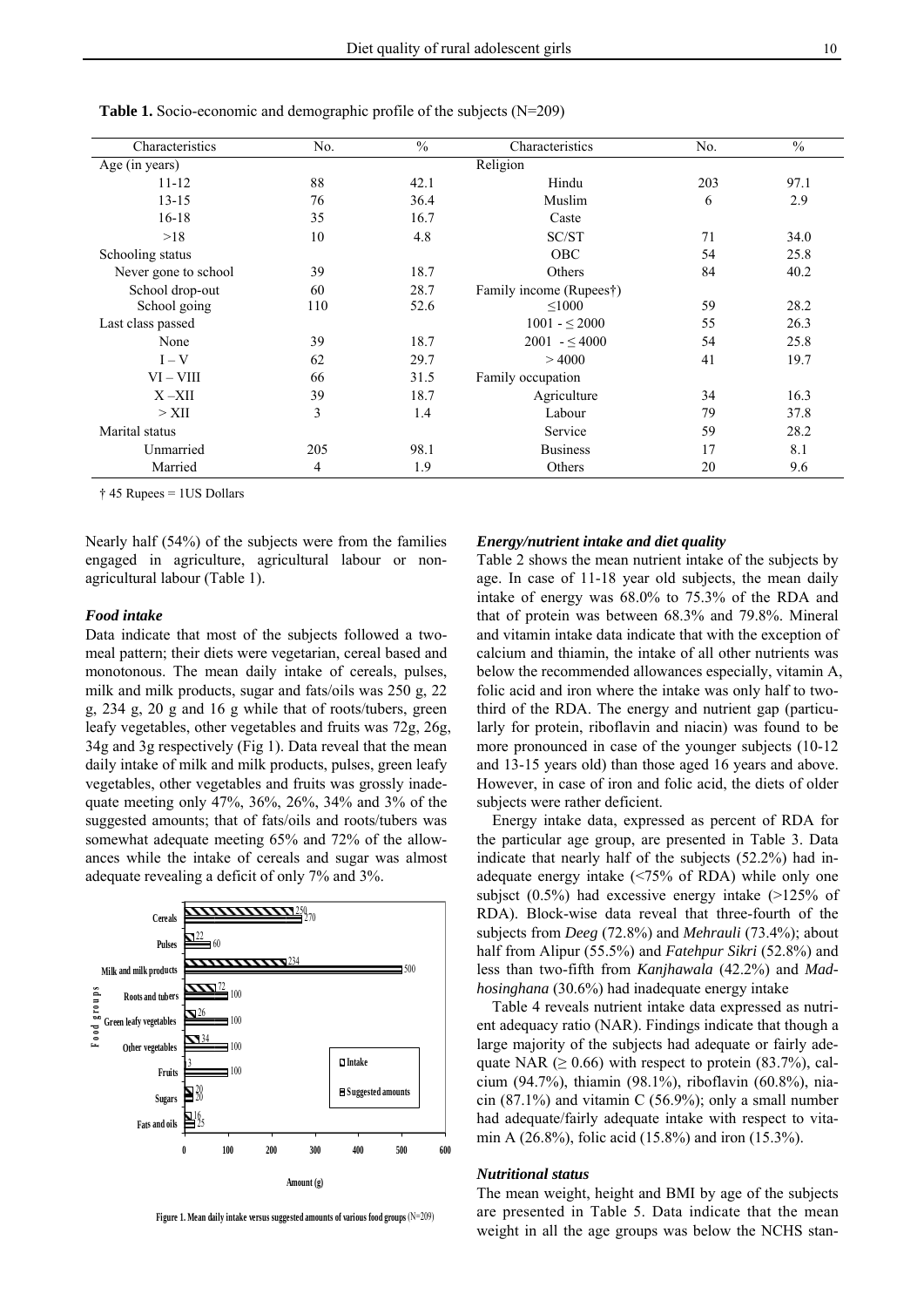| Nutrient                  |                    | $10-12$ years (n=88)                |            |            | 13-15 years $(n=76)$               |            |            | $16-18$ years (n=35)                |                          |            | $> 18$ years (n=10)                |            |  |
|---------------------------|--------------------|-------------------------------------|------------|------------|------------------------------------|------------|------------|-------------------------------------|--------------------------|------------|------------------------------------|------------|--|
|                           | $RDA$ <sup>1</sup> | Mean $\pm$ SD <sup>‡</sup>          | % adequacy | <b>RDA</b> | $Mean \pm SD$                      | % adequacy | <b>RDA</b> | $Mean \pm SD$                       | $\overline{\%}$ adequacy | <b>RDA</b> | $Mean \pm SD$                      | % adequacy |  |
| Energy<br>(kcal)          | 1970               | $1340 \pm 350$<br>$(587 - 3129)$    | 68.0       | 2060       | $1417 \pm 309$<br>$(525 - 2139)$   | 68.8       | 2060       | $1552 \pm 391$<br>$(543 - 2261)$    | 75.3                     | 2225       | $1603 \pm 297$<br>$(1250 - 2149)$  | 72.1       |  |
| Protein<br>(g)            | 57                 | $41.3 \pm 12.3$<br>$(10.1 - 104.0)$ | 72.5       | 65         | $44.4 \pm 11.0$<br>$(9.8 - 67.2)$  | 68.3       | 63         | $50.3 \pm 14.4$<br>$(15.2 - 72.3)$  | 79.8                     | 50         | $51.9 \pm 12.0$<br>$(34.5 - 75.4)$ | 103.8      |  |
| Calcium<br>(mg)           | 600                | $563 \pm 278$<br>$(101 - 1656)$     | 93.8       | 600        | $623 \pm 282$<br>$(227 - 1426)$    | 103.8      | 500        | $750 \pm 358$<br>$(166 - 1343)$     | 150.0                    | 400        | $651 \pm 301$<br>$(161 - 1205)$    | 162.8      |  |
| Iron<br>(mg)              | 19                 | $13.5 \pm 5.4$<br>$(1.6 - 40.0)$    | 71.0       | $28\,$     | $15.2 \pm 6.1$<br>$(1.6 - 34.4)$   | 54.3       | 30         | $18.4 \pm 9.3$<br>$(3.7 - 51.1)$    | 61.3                     | 30         | $17.9 \pm 7.0$<br>$(13.0 - 36.5)$  | 59.7       |  |
| Vitamin A<br>$(\mu g RE)$ | 600                | $399 \pm 549$<br>$(32 - 2626)$      | 66.5       | 600        | $423 \pm 513$<br>$(59 - 2017)$     | 70.5       | 600        | $413 \pm 505$<br>$(57 - 2212)$      | 68.8                     | 600        | $299 \pm 273$<br>$(96 - 845)$      | 49.8       |  |
| Thiamin<br>(mg)           | $1.0\,$            | $1.33 \pm 0.39$<br>$(0.32 - 3.2)$   | 133.0      | $1.0\,$    | $1.39 \pm 0.39$<br>$(0.18 - 2.28)$ | 139.0      | $1.0\,$    | $1.59 \pm 0.44$<br>$(0.42 - 2.18)$  | 159.0                    | 1.1        | $1.72 \pm 0.30$<br>$(1.34 - 2.14)$ | 156.4      |  |
| Riboflavin<br>(mg)        | 1.2                | $0.74 \pm 0.25$<br>$(0.20 - 1.7)$   | 61.7       | $1.2\,$    | $0.78 \pm 0.20$<br>$(0.29 - 1.29)$ | 65.0       | 1.2        | $0.87 \pm 0.30$<br>$(0.31 - 1.57)$  | 72.5                     | 1.3        | $0.87 \pm 0.30$<br>$(0.31 - 1.57)$ | 66.9       |  |
| Niacin<br>(mg)            | 13                 | $10.7 \pm 3.3$<br>$(1.2 - 26.0)$    | 82.3       | 14         | $11.2 \pm 3.5$<br>$(1.3 - 20.2)$   | $80.0\,$   | 14         | $12.9 \pm 3.7$<br>$(3.4 - 18.1)$    | 92.1                     | 14         | $13.8 \pm 2.5$<br>$(11.1 - 17.2)$  | 98.6       |  |
| Folic acid<br>$(\mu g)$   | 70                 | $49.5 \pm 23.0$<br>$(18.0 - 140.4)$ | 70.7       | 100        | $49.4 \pm 20.9$<br>$(6.5 - 115.2)$ | 49.4       | 100        | $52.6 \pm 19.6$<br>$(16.2 - 125.3)$ | 52.6                     | 100        | $52.8 \pm 9.4$<br>$(36.3 - 65.3)$  | 52.8       |  |
| Vitamin C<br>(mg)         | 40                 | $37.0 \pm 26.5$<br>$(1.5 - 133.3)$  | 92.5       | 40         | $39.9 \pm 56.3$<br>$(1.5 - 460.3)$ | 99.8       | 40         | $39.4 \pm 30.8$<br>$(3.4 - 108.4)$  | 98.5                     | 40         | $31.7 \pm 10.2$<br>$(19.7 - 51.1)$ | 79.3       |  |

**Table 2.** Mean nutrient intake of the subjects by age (N=209)

 $\dagger$  RDA – Recommended Dietary Allowances;  $\dagger$  SD – Standard Deviation. Figures in parenthesis indicate range

**Table 3.** Block-wise data on the adequacy of energy intake (N=209)

| <b>Block</b>   |          | Distribution of the subjects by energy intake $(\%$ RDA <sup>†</sup> ) |           |           |           |            |          |          |  |
|----------------|----------|------------------------------------------------------------------------|-----------|-----------|-----------|------------|----------|----------|--|
|                |          | <50                                                                    | $50 - 60$ | $60 - 75$ | $75 - 90$ | $90 - 110$ | 110-<125 | 125-<140 |  |
| Alipur         | 40(100)  | 5(12.5)                                                                | 3(7.5)    | 14 (35.0) | 14(35.0)  | 3(7.5)     | 0(0.0)   | 1(2.5)   |  |
| Kanjhawala     | 45(100)  | 3(6.7)                                                                 | 2 (4.4)   | 14 (31.1) | 11 (24.5) | 14(31.1)   | 1(2.2)   | 0(0.0)   |  |
| Mehrauli       | 30(100)  | 2(6.7)                                                                 | 4(13.3)   | 16(53.4)  | 7(23.3)   | 1(3.3)     | 0(0.0)   | 0(0.0)   |  |
| Deeg           | 22 (100) | 4(18.3)                                                                | 5(22.7)   | 7(31.8)   | 6(27.2)   | 0(0.0)     | 0(0.0)   | 0(0.0)   |  |
| Madhosinghana  | 36(100)  | 0(0.0)                                                                 | 0(0.0)    | 11 (30.6) | 11(30.6)  | 12(33.2)   | 2(5.6)   | 0(0.0)   |  |
| Fatehpur Sikri | 36(100)  | 3(8.3)                                                                 | 5(13.9)   | 11(30.6)  | 8(22.2)   | 7(19.4)    | 2(5.6)   | 0(0.0)   |  |
| Grand total    | 209(100) | 17 (8.1)                                                               | 19(9.1)   | 73 (35.0) | 57(27.3)  | 37(17.7)   | 5(2.4)   | 1(0.5)   |  |

† RDA – Recommended Dietary Allowances. Figures in parenthesis indicate percentages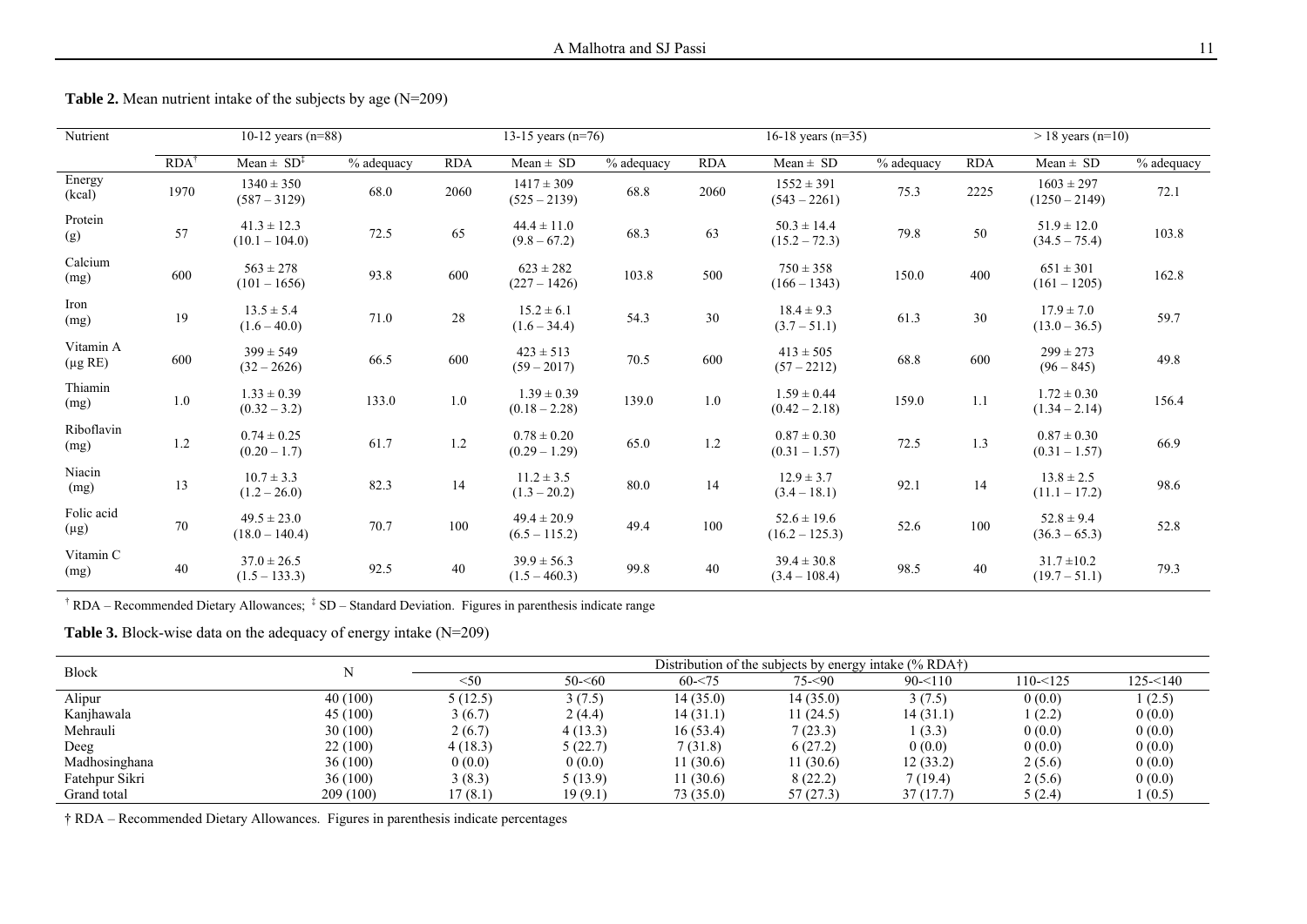| Nutrient   |                      | Nutrient Adequacy Ratio (NAR <sup>T</sup> ) |                    |  |
|------------|----------------------|---------------------------------------------|--------------------|--|
|            | Inadequate $(<0.66)$ | Fairly adequate $(0.66 - 1.00)$             | Adequate $(≥1.00)$ |  |
| Protein    | 34(16.3)             | 119(56.9)                                   | 56(26.8)           |  |
| Calcium    | 11(5.3)              | 48(23.0)                                    | 150(71.7)          |  |
| Iron       | 177(84.7)            | 21(10.0)                                    | 11(5.3)            |  |
| Vitamin A  | 153 (73.2)           | 16(7.7)                                     | 40(19.1)           |  |
| Thiamin    | 4(1.9)               | 14(6.7)                                     | 191(91.4)          |  |
| Riboflavin | 82 (39.2)            | 109(52.2)                                   | 18(8.6)            |  |
| Niacin     | 27(12.9)             | 102(48.8)                                   | 80(38.3)           |  |
| Folic acid | 176 (84.2)           | 24(11.5)                                    | 9(4.3)             |  |
| Vitamin C  | 90(43.1)             | 50(23.9)                                    | 69(33.0)           |  |

**Table 4.** Subjects by adequacy of protein, mineral and vitamin intake (N=209)

† NAR- Nutrient Adequacy Ratio. Figures in parenthesis indicate percentages

dard but the subjects aged 13-14 years were significantly  $(p<0.01)$  heavier than the preceding age group. The deficit at eleven years of age was 1.8 kilogram which widened to 3.3 kilogram after eighteen years of age. In all, 67.5% of the subjects were found to have 'weight for age' less than the  $5<sup>th</sup>$  percentile. The mean height in the age groups of 11-14 years was below the NCHS standard but the subjects aged 13-14 years as well as 14-15 years were significantly  $(p<0.01)$  taller than the preceding age groups. Overall, 29.7% of the subjects were found to be stunted ('height for age'  $\leq$  3<sup>rd</sup> percentile). Though the mean BMI of the subjects in the all the age groups was higher than the 5th percentile of NCHS standard, 44 % of 13-14 year olds and 53% of 14-15 year olds were found to be thin. On the whole, 30.6% of subjects were thin ('BMI for age'  $1 < 5$ <sup>th</sup> percentile), 0.5% were overweight ('BMI for age'  $\ge$ 85th percentile) and 68.9% had normal weight (BMI for age'  $5<sup>th</sup> - < 85<sup>th</sup>$  percentile).

Table 6 presents block-wise data on prevalence of stunting and thinness and it reveals substantial differences in the nutritional status of the subjects from various blocks under study. In contrast to *Deeg, Fatehpur Sikri*  and *Mehrauli* where the incidence of thinness (63.6%, 38.9% and 33.3%) as well as stunting (40.9%, 55.6% and 30.0%) was quite high, a lower proportion of subjects from *Alipur, Kanjhawala* and *Madhosinghana* were found to be thin (27.5%, 15.6% and 22.2%) and stunted (20.0%, 28.9% and 13.9%).

Nearly half (42.6%) of the subjects had attained puberty; the reported mean age at menarche was 13.8 years; though block-wise differences existed. The beneficiaries from Delhi blocks were found have a lower mean age at menarche (13.3 to 13.9 years) as compared to those from the rural blocks of *Madhosinghana,* or *Fatehpur Sikri*  (14.0 to 14.6 years). Among the subjects from *Deeg*, only one had entered puberty. Data further reveal that of the post-menarche girls only 21% had prior knowledge regarding menarche and majority felt scared at its onset (Table 7).

#### **Discussion**

The aim of this study was to assess the diet quality and nutritional status of the beneficiaries of Adolescent Girl scheme. The findings indicate that dietary intake met only two-third to three-fourth of the energy and protein requirements. These findings are consistent with the results of a study conducted among poor adolescent girls in rural Rajasthan  $^{26}$  where the energy and protein intake was 64-74% and 65-77% of the recommended allowances respectively. However, a lower caloric intake (55-64% of the RDA) has been reported by another study carried out on young girls belonging to a low socio-economic group in Delhi.

The food intake, in the present study, was low particularly with respect to pulses, milk and milk products. This could be the possible reason for the energy and protein deficit in the diets. Moreover, the diets were cereal based and vegetarian so, the quality of protein can be expected to be rather low. The intake of fruits and vegetables particularly, that of green leafy vegetables was also found to be grossly inadequate which could possibly have led to the deficient micronutrient intake. Overall, the diets were lacking in most of the micronutrients - iron, vitamin A and folic acid in particular. These findings are comparable to other micro and macro studies indicating a substantial nutrient gap in the daily diets of Indian adolescent girls. 4, 5, 28

The energy and nutrient gap, in our study, was found to be somewhat wider in case of younger subjects (10-15 years old) than those aged above 16 years; these findings are consistent with those of a national study.<sup>10</sup> However, in case of iron and folic acid, the intake had either decreased or registered only a minor increment with age. To make the situation worse, the diets were cereal based as well as vegetarian and lacked in promoters of iron; thus, the bio-availability of iron was probably quite low. It is a well known fact that during adolescence, the iron requirements increase due to the changes in body mass,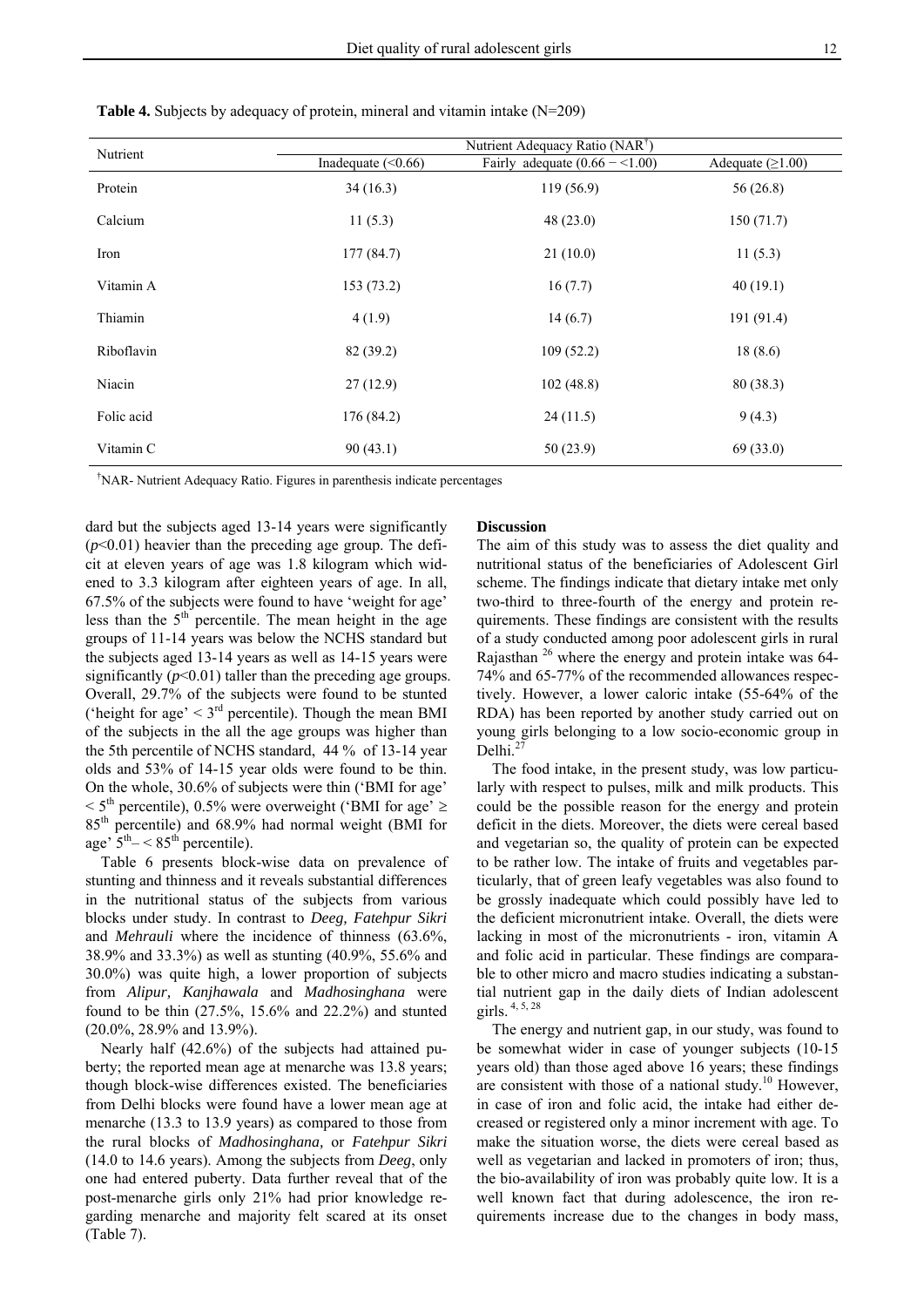|           |     | Weight for age (kg)                                           |                                                 | 'Weight for age'                                        | Height for age (cm)                                        |                                                          | Stunted                                                                        | BMI $\dagger$ for age (kg/m <sup>2</sup> )                 |                                                  | Thin ('BMI <sup>†</sup> for age'                        |
|-----------|-----|---------------------------------------------------------------|-------------------------------------------------|---------------------------------------------------------|------------------------------------------------------------|----------------------------------------------------------|--------------------------------------------------------------------------------|------------------------------------------------------------|--------------------------------------------------|---------------------------------------------------------|
| Age(yrs)  | N   | NCHS <sup>‡</sup><br>standard<br>(5 <sup>th</sup> percentile) | Present study<br>$Mean \pm SD$<br>$(Range)^{§}$ | $\leq 5^{\text{th}}$ percentile<br>$n$ (%) <sup>1</sup> | NCHS <sup>‡</sup> standard<br>(3 <sup>rd</sup> percentile) | Present study<br>Mean $\pm$ SD<br>$(Range)$ <sup>§</sup> | 'height for age'<br>$\leq$ 3 <sup>rd</sup> percentile)<br>$n$ (%) <sup>1</sup> | NCHS <sup>‡</sup> standard<br>(5 <sup>th</sup> percentile) | Present study<br>Mean $\pm$ SD<br>$(Range)^{\S}$ | $\leq$ <sup>5th</sup> percentile)<br>$n (\%)^{\dagger}$ |
| $11 - 12$ | 34  | 30.5                                                          | $28.7 \pm 5.2$<br>$(19.0 - 42.5)$               | 20(58.8)                                                | 138.1                                                      | $136.9 \pm 7.6$<br>$(113.5 - 147.5)$                     | 10(29.4)                                                                       | 14.60                                                      | $15.19 \pm 1.58$<br>$(11.99 - 19.53)$            | 7(20.6)                                                 |
| $12 - 13$ | 54  | 34.1                                                          | $30.2 \pm 6.6$<br>$(21.0 - 45.0)$               | 33(61.1)                                                | 144.2                                                      | $139.8 \pm 9.5$<br>$(123.0 - 161.0)$                     | 14(30.0)                                                                       | 14.98                                                      | $15.28 \pm 1.98$<br>$(12.07 - 21.28)$            | 12(22.2)                                                |
| $13 - 14$ | 34  | 37.8                                                          | $34.8** \pm 6.3$<br>$(24.5 - 49.5)$             | 25(73.5)                                                | 147.6                                                      | $146.0** \pm 7.1$<br>$(131.2 - 159.3)$                   | 12(35.3)                                                                       | 15.36                                                      | $16.19* \pm 1.81$<br>$(13.48 - 21.21)$           | 15(44.1)                                                |
| $14 - 15$ | 17  | 41.0                                                          | $37.0 \pm 5.4$<br>$(25.5 - 47.0)$               | 12(70.6)                                                | 149.0                                                      | $151.8** \pm 5.5$<br>$(140.9 - 158.9)$                   | 11(647)                                                                        | 15.67                                                      | $15.98 \pm 1.70$<br>$(12.84 - 18.65)$            | 9(53.0)                                                 |
| $15 - 16$ | 25  | 43.4                                                          | $42.4* \pm 6.7$<br>$(34.0 - 63.0)$              | 17(68.0)                                                | 149.8                                                      | $154.2 \pm 4.7$<br>$(144.2 - 161.2)$                     | 9(36.0)                                                                        | 16.01                                                      | $17.82* \pm 2.63$<br>$(13.92 - 21.39)$           | 9(36.0)                                                 |
| $16 - 17$ | 19  | 44.7                                                          | $42.5 \pm 4.0$<br>$(37.0 - 55.0)$               | 14(73.7)                                                | 151.0                                                      | $153.2 \pm 6.1$<br>$(140.2 - 164.0)$                     | 3(15.8)                                                                        | 16.37                                                      | $18.16 \pm 1.76$<br>$(15.24 - 23.34)$            | 7(38.8)                                                 |
| $17 - 18$ | 16  | 45.3                                                          | $43.1 \pm 5.2$<br>$(36.5 - 54.0)$               | 11(68.8)                                                | 152.4                                                      | $152.6 \pm 4.6$<br>$(144.2 - 164.3)$                     | 2(12.5)                                                                        | 16.59                                                      | $18.51 \pm 2.04$<br>$(15.25 - 21.71)$            | 2(12.5)                                                 |
| $\geq$ 18 | 10  | 45.3                                                          | $42.0 \pm 5.7$<br>$(32.0 - 55.0)$               | 9(90.0)                                                 | 152.5                                                      | $152.0 \pm 4.4$<br>$(143.5 - 160.5)$                     | 1(10.0)                                                                        | 16.71                                                      | $18.11 \pm 2.15$<br>$(15.23 - 22.46)$            | 3(30.0)                                                 |
| Total     | 209 |                                                               | $35.7 \pm 8.3$<br>$(19.0 - 63.0)$               | 141(67.5)                                               |                                                            | $146.2 \pm 9.79$<br>$(113.5 - 164.3)$                    | 62(29.7)                                                                       |                                                            | $16.50 \pm 2.34$<br>$(11.99 - 26.39)$            | 64 (30.6)                                               |

Table 5. Age-wise data on mean weight, height, BMI along with prevalence of stunting and thinness (N=209)

† BMI – Body Mass Index; ‡ NCHS – National Center for Health Statistics; § <sup>f</sup>igures in parenthesis indicate range; ¶ figures in parenthesis indicate percentages. \* *p*<0.05; \*\* *p*<0.01 (comparison with the preceding age group)

### **Table 6.** Block-wise data on the incidence of thinness and stunting (N=209)

| <b>Blocks</b>  |     | Thin ('BMI <sup>†</sup> for age' < $5th$ percentile) | Stunted ('height for age' $\leq$ 3 <sup>rd</sup> percentile) |
|----------------|-----|------------------------------------------------------|--------------------------------------------------------------|
| Alipur         | 40  | 11(27.5)                                             | 8(20.0)                                                      |
| Kanjhawala     | 45  | 7(15.6)                                              | 13(28.9)                                                     |
| Mehrauli       | 30  | 10(33.3)                                             | 9(30.0)                                                      |
| Deeg           | ∠∠  | 14(63.6)                                             | 9(40.9)                                                      |
| Madhosinghana  | 36  | 8(22.2)                                              | 3(13.9)                                                      |
| Fatehpur Sikri | 36  | 14(38.9)                                             | 20(55.6)                                                     |
| Total          | 209 | 64 (30.6)                                            | 62(29.7)                                                     |

† BMI – Body Mass Index. Figures in parenthesis indicate percentages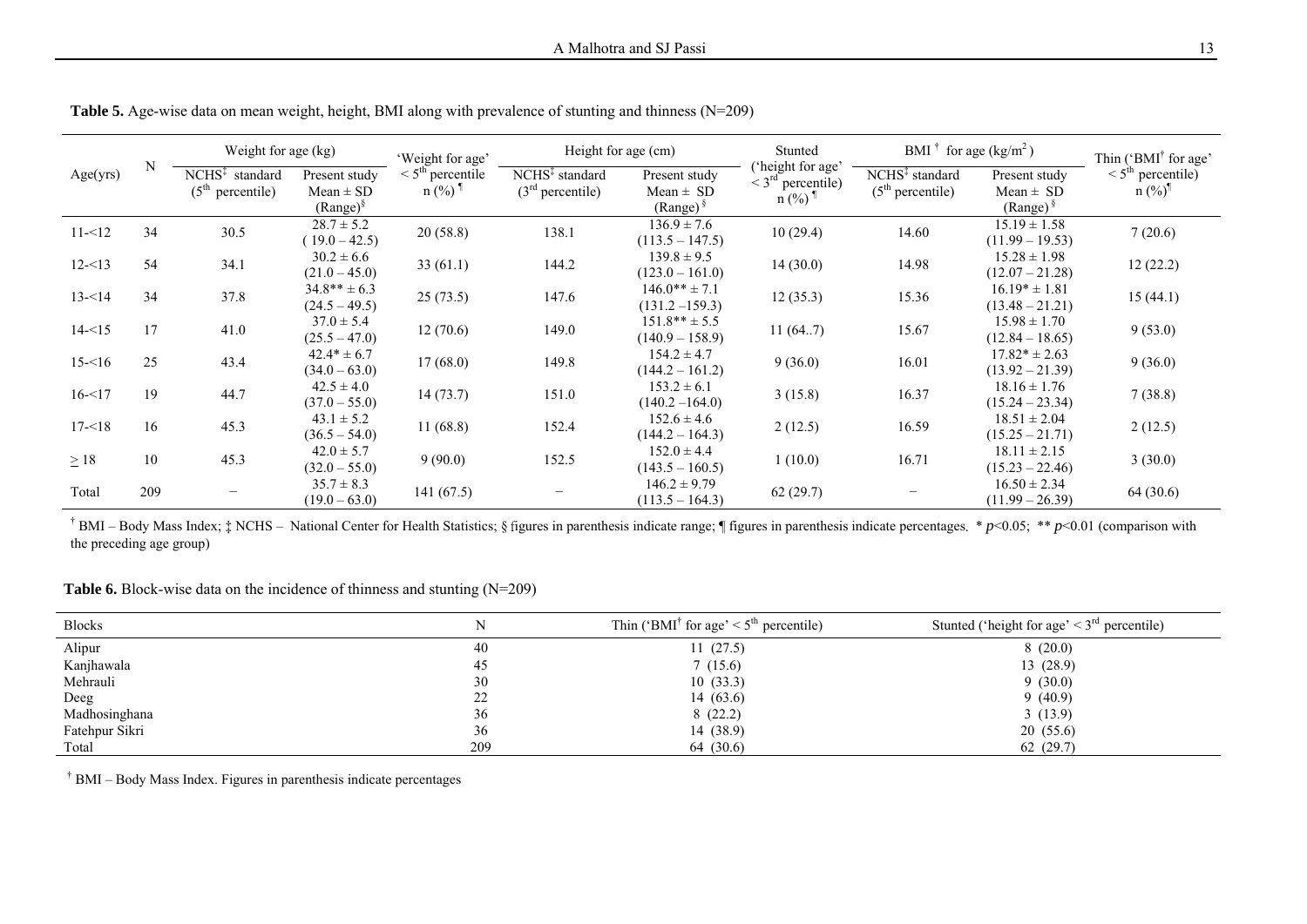|                |     | Pre-pubertal | Post-pubertal | Among the post-pubertal |                                |                              |                    |               |  |  |
|----------------|-----|--------------|---------------|-------------------------|--------------------------------|------------------------------|--------------------|---------------|--|--|
| <b>Blocks</b>  | N   |              |               | Mean age at<br>menarche | Prior knowledge of<br>menarche |                              | Scared at menarche |               |  |  |
|                |     |              |               | (yrs)                   | Yes<br>no. (%)                 | N <sub>0</sub><br>no. $(\%)$ | Yes<br>no. (%)     | No<br>no. (%) |  |  |
| Alipur         | 40  | 25(62.5)     | 15(37.5)      | 13.27                   | 0(0)                           | 15(100)                      | 9(60.0)            | 6(40.0)       |  |  |
| Kanjhawala     | 45  | 21(46.7)     | 24 (53.3)     | 13.54                   | 5(20.8)                        | 19(79.2)                     | 18(75.0)           | 6(25.0)       |  |  |
| Mehrauli       | 30  | 19(63.3)     | 11(36.7)      | 13.91                   | 4(36.4)                        | 7(63.6)                      | 5(45.5)            | 6(54.5)       |  |  |
| Deeg           | 22  | 21(95.5)     | $1^{#}(4.5)$  | 14.00                   | 1(100)                         | 0(0)                         | 1(100)             | 0(0)          |  |  |
| Madhosinghana  | 36  | 9(25.0)      | 27(75.0)      | 14.00                   | 5(18.5)                        | 22(81.5)                     | 13 (48.2)          | 14(51.8)      |  |  |
| Fatehpur Sikri | 36  | 25(69.4)     | 11(30.6)      | 14.61                   | 4(36.4)                        | 7(63.6)                      | 6(54.5)            | 5(45.5)       |  |  |
| Total          | 209 | 120(57.4)    | 89 (42.6)     | 13.82                   | 19(21.3)                       | 70(78.7)                     | 52 (58.4)          | 37(41.6)      |  |  |

**Table 7.** Mean age at menarche and related information (N=209)

Figures in parenthesis indicate the percentages.  $*$  Only one subject from Deeg had entered puberty

expanded blood volume and increased respiratory enzymes; the onset of menstruation one year after the peak growth further increases these requirements. 29 But in the absence of adequate dietary intake of iron, the girls become highly prone to anaemia. In India, the prevalence of anaemia among adolescent girls has been reported to be 75-90 %.30, 31

To combat this public health problem of iron deficiency anaemia, Govenrnment of India has launched National Nutritional Anaemia Control Programme which provides iron and folic acid tablets to girls and women only after they conceive and very often when they reach the third trimester of pregnancy. This strategy has been found ineffective in a micro-level study  $32$  and a possible reason for this inefficacy could be the prior prevalence of anaemia in women at the time of conception. In the light of these findings, it has been proposed to start iron supplementation for the girls from the adolescent period itself to build their stores for present as well as the future demands.33-35 There is also evidence to show that iron and folic acid supplementation enhances growth of 10-14 year old girls in India.<sup>36</sup>

Nearly 31% of the subjects, in the present study, were found to be thin and an almost similar proportion stunted. These findings are comparable to other micro-level studies carried on adolescent girls in different parts of India.37,38 Stunting has important implications for adolescent reproductive health of girls as it can lead to obstructed labour during child birth due to a small birth canal.<sup>39</sup> On the other hand, thinness can result in poor pregnancy outcome especially in terms of low birth weight and increased risk of infant mortality.<sup>40</sup> The poor nutritional status, in the present study, could be attributed to the inadequate food intake as majority of the subjects belonged to poor families. Lack of access to sufficient food and inequities in food allocation have been reported as the key causes of malnutrition in poor households of India.41 Moreover, there is evidence to prove that subjects

living in poorer households are more likely to be underweight than those living in households with higher socioeconomic status.<sup>42</sup>

Though the study presents a grim picture of the nutritional status of rural poor adolescent girls yet, adolescence provides a unique opportunity to help these girls to attain their full growth potential. National Nutrition Monitoring Bureau (NNMB) surveys have indicated that girls from poor communities gain over 5 centimetre in height and 6.8 kilogram in weight between the ages of 14 and 18 years.<sup>43</sup> Further, a follow up study of rural girls in Andhra Pradesh aged, 5 to 18 years, has shown that despite continuing poverty, girls who arrive their fifth year with considerable height deficit register impressive increments in height by the time they are  $18$  year old.<sup>44</sup> This higher rate alone may not be enough to complete the 'catch-up growth'; nevertheless, additional growth may be achieved by nutritional interventions during this period. Therefore, nutritional supplements must be provided to undernourished girls prior to the onset of menarche so that they are able to achieve their full growth potential. In view of the dual burden of malnutrition facing the country Government of India, in its Tenth Plan, has emphasized on screening the adolescent girls for malnutrition (under nutrition or over nutrition) and tackling their nutritional problems through targeted interventions.

Age at menarche is also an indicator of nutrition and health status of the girls as poor nutritional status delays menarche.<sup>46</sup> In the present study, the significantly higher mean weight and height of the subjects aged 13-14 years (as compared to those aged 12-13 years) may be indicating a delayed menarche. It is a known fact that menarche follows nearly 1.3 years after an increase in height and weight velocity.<sup>47</sup> However, as compared to other blocks the lower age at menarche, reported by the subjects from Delhi blocks in our study, may be attributed to socioeconomic factors, dietary intake as well as the exposure to urban life and television. Similar findings have been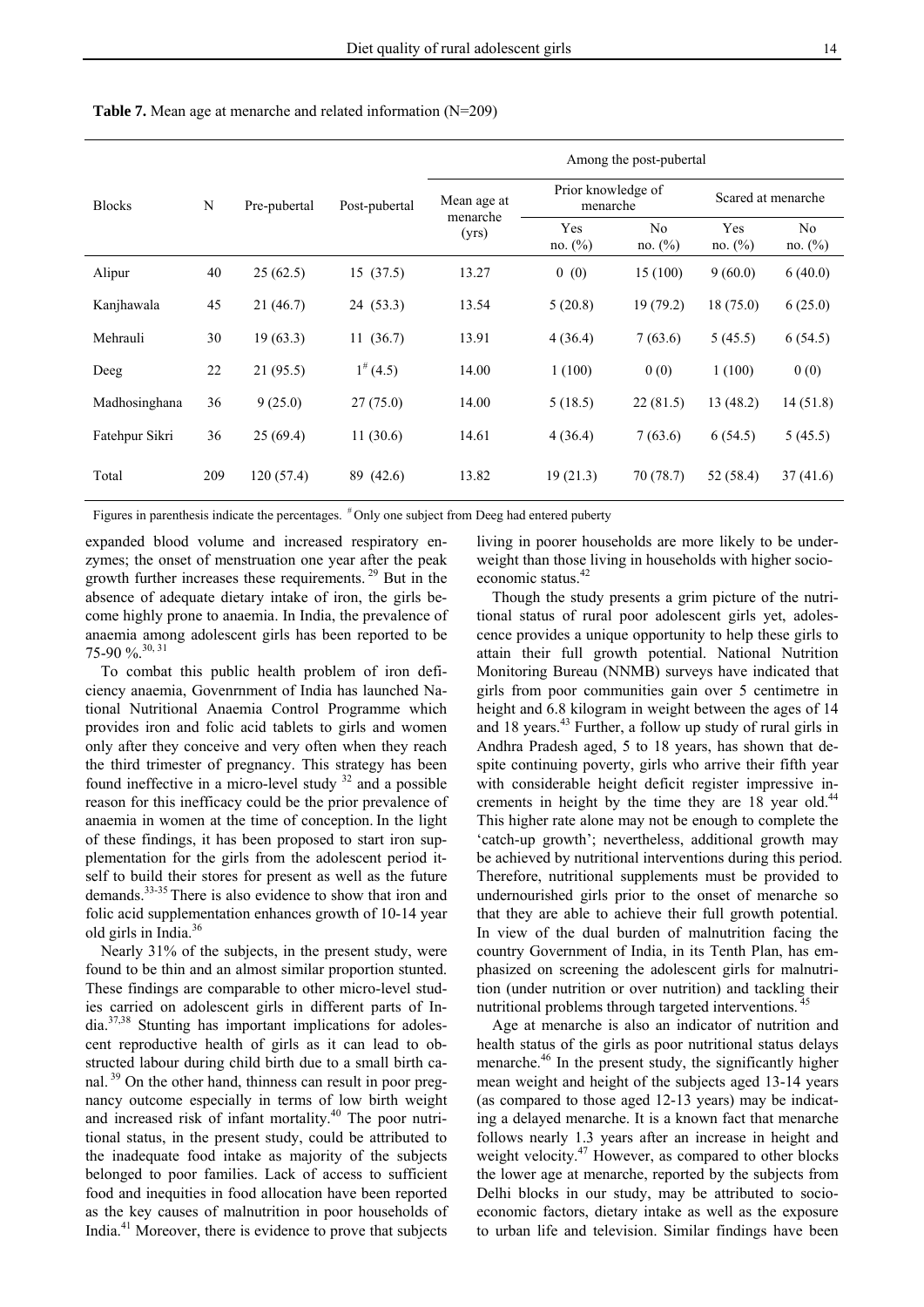reported by other studies where the mean age at menarche was 14 years for rural and 13 years for urban girls/women. <sup>48, 49</sup> In the present study, the awareness regarding menstruation was reported to be poor; these findings are consistent with those of a study covering 400 rural girls (aged 10-16 years) in north India.<sup>50</sup>

In conclusion, the present study reveals not only a high incidence of under nutrition but also the dietary inadequacy of the subjects particularly in respect of energy, protein and micronutrient intake. If this is the scenario among the ICDS adolescent girl beneficiaries who had been receiving nutritional supplement for almost a period of six months, the status of non-beneficiaries can be expected to be worse. During the course of study, a process evaluation of the scheme was also carried out which revealed that its implementation was rather weak. The functionaries had neither received proper training and nor were they fully aware of the services to be provided. The delivery of services was partial and through inadequate activities.

Therefore, need of the hour is to plan and implement innovative developmental programmes to address the nutrition and health needs of rural adolescent girls in a comprehensive manner. These programmes should include provision of food supplements (particularly for 11 to 14 year olds for 'catch up growth'), iron-folate as well as nutrition and health education. Some of these interventions, though proposed in the existing Adolescent Girl scheme (now revised as '*Kishori Shakti Yojna'*) are not being implemented adequately. Hence, continuous efforts are needed at the national level to strengthen the scheme by greater involvement of the beneficiaries; capacity building of its functionaries and flexibility in the services, activities and utilization of funds so as to improve its field level implementation. Active participation of the adolescent girl beneficiaries must be sought by engaging them in food production through the establishment of nutrition gardens which may help in increasing the availability of food, green leafy vegetables in particular. They should also be involved in the preparation of low-cost nutritious food using the locally available ingredients and also be encouraged to respect and retain the traditional food knowledge and sustainable food systems. Such a holistic approach shall not only address the nutritional needs of these girls (the would-be-mothers) but shall go a long way in breaking the intergenerational cycle of malnutrition.

#### **Acknowledgements**

The authors are grateful to Dr Padam Singh, former Additional Director General, Indian Council of Medical Research, for his valuable guidance in sampling and the statistical analysis of data. The financial grant received from University Grants Commission, India is gratefully acknowledged.

#### **References**

- 1. WHO. Safe Motherhood issue. Newsletter (Bull) World Health Organization 1996; 22: 3.
- Report of the working group on adolescents for the Tenth Five-Year Plan. Government of India, Planning Commission, 2001; 1-3.
- 3. World Health Organization. Physical status: the use and interpretation of anthropometry. Report of a WHO Expert Committee, Technical Series 954. Geneva: World Health Organization, 1995; 270-6, 445.
- 4. Thame M, Wilks RJ, Macfarlane-Anderson N, Bennett FI, Forrester TE. Relationship between maternal nutritional status and infant's weight and body proportions at birth. Eur J Clin Nutr 1997; 51:134-8.
- 5. Tanner JM. Foetus into man: Physical growth from conception to maturity. New York: Open Book Publishing Limited, 1978; 22-36.
- 6. WHO. Women of South East Asia a health profile. Geneva: World Health Organization, 2000; 105-8.
- 7. Schebendac J, Shenker IR. Nutrition. In: Friedman SB, Fisher M, Schonberg SK, eds. Comprehensive adolescent health care. Missouri, St. Louis: Quality Medical Publishing Inc, 1992; 206-13.
- 8. Neinstein LS, Sachek LE. Nutrition. In: Neinstein LS, ed. Adolescent health care: a practical guide. Philadelphia: Lippincott Willians and Wilkins, 2002; 170-85.
- 9. Venkaiah K, Damayanthi K, Nayak MU, Vijayaraghavan K. Diet and nutritional status of rural adolescents in India. Nutrition News-National Institute of Nutrition 2003; 24:1-4.
- 10. India nutrition profile. New Delhi: Government of India, Ministry of Human Resource Development, Department of Women and Child Development, 1998; 1-25.
- 11. Gopalan C. Women and nutrition in India general considerations. In: Gopalan C, Kaur S, eds. Women and nutrition in India. New Delhi: Nutrition Foundation of India, 1989; 1-16.
- 12. Jejeebhoy SJ. Addressing women's reproductive health needs – priorities for the family welfare program. Economic and Political Weekly 1997; 32: 475 - 84.
- 13. Year of achievement and new initiatives. New Delhi: Government of India, Ministry of Human Resource Development, Department of Women and Child Development, 2000; 7.
- 14. Kapil U, Sachdev HPS. Recommendations: national consultation to review the existing guidelines in ICDS scheme in the field of health and nutrition. Indian Pediatr 2002; 38: 721-31.
- 15. National Adolescent Girl Scheme. New Delhi: Government of India, Ministry of Human Resource Development, Department of Women and Child Development, 1997.
- 16. Integrated Child Development Services a compendium of guidelines. New Delhi: Government of India, Ministry of Human Resource Development, Department of Women and Child Development, 2000; 47-54.
- 17. Integrated Child Development Services survey, evaluation and research, 1975-1995. New Delhi: Integrated Mother and Child Development, Central Technical Committee, 1996.
- 18. National Evaluation of ICDS. New Delhi: National Institute of Public Cooperation and Child Development, 1997.
- 19. The Integrated Child Development Services lessons learnt from pilot study. New Delhi: National Council of Applied Economic Research. Working Paper Series No. 69, March 2000.
- 20. Greiner T, Brolin L, Madhavi M, Puri A, Paulraj N, Gupta A. Reaching out to children in poverty: the integrated child development services in Tamil Nadu, India. Sida evaluation, Department of Democracy and Social Development, 2000; 40-41, 125-7.
- 21. Adolescent Girl Scheme an evaluation. New Delhi: National Institute of Public Cooperation and Child Development, 2000; 130-45.